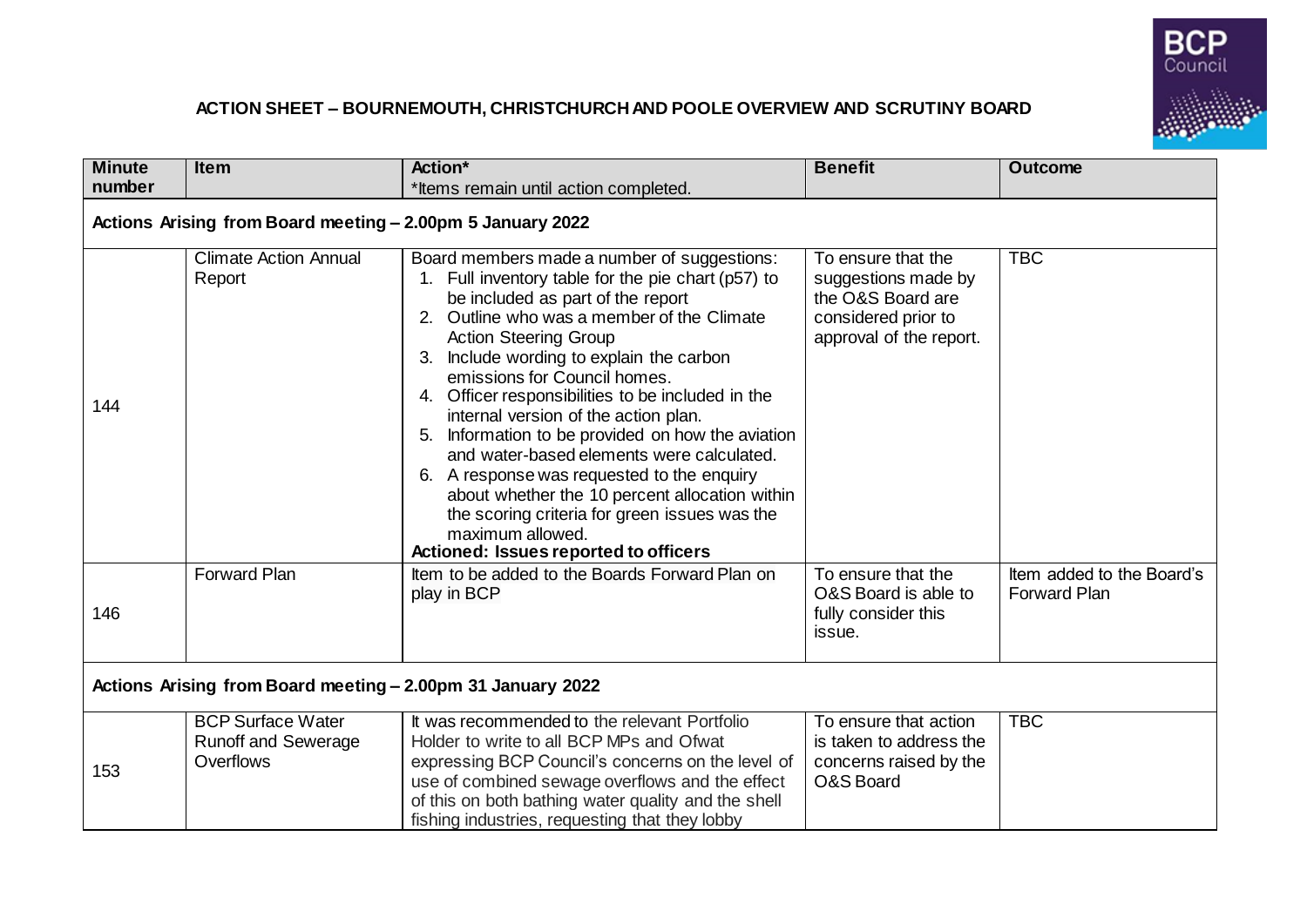| <b>Minute</b> | <b>Item</b>                               | Action*                                                                                                                                                                                                                                                                                                                                                                                                                                                                                                                                                                                                                                                                                                                                                                                                                                                                                                                                                                                                                                                                                                                                                                                                                                                                                                                                                                                                       | <b>Benefit</b>                                                               | <b>Outcome</b>                                                  |
|---------------|-------------------------------------------|---------------------------------------------------------------------------------------------------------------------------------------------------------------------------------------------------------------------------------------------------------------------------------------------------------------------------------------------------------------------------------------------------------------------------------------------------------------------------------------------------------------------------------------------------------------------------------------------------------------------------------------------------------------------------------------------------------------------------------------------------------------------------------------------------------------------------------------------------------------------------------------------------------------------------------------------------------------------------------------------------------------------------------------------------------------------------------------------------------------------------------------------------------------------------------------------------------------------------------------------------------------------------------------------------------------------------------------------------------------------------------------------------------------|------------------------------------------------------------------------------|-----------------------------------------------------------------|
| number        |                                           | *Items remain until action completed.                                                                                                                                                                                                                                                                                                                                                                                                                                                                                                                                                                                                                                                                                                                                                                                                                                                                                                                                                                                                                                                                                                                                                                                                                                                                                                                                                                         |                                                                              |                                                                 |
|               |                                           | Government for legislation to be improved and<br>action taken to address what are currently<br>unacceptable water quality levels.                                                                                                                                                                                                                                                                                                                                                                                                                                                                                                                                                                                                                                                                                                                                                                                                                                                                                                                                                                                                                                                                                                                                                                                                                                                                             |                                                                              |                                                                 |
| 155           | <b>Climate Change Enquiry</b><br>Round Up | Resolved to recommend that the Cabinet notes the<br>Overview and Scrutiny Board's:<br>a. appreciation and acknowledgement of the work<br>carried out by officers for the period of the<br>Annual Report particularly with regard to the<br>reduction in Co2.<br>b. recognition that the Climate Team is not yet<br>fully staffed, and that the resources available to<br>date have limited the development of some<br>aspects of the Climate Emergency Strategy,<br>Plans and tasks.<br>c. welcome of the additional investment to expand<br>the Climate Emergency Team, and in particular,<br>the appointment of a Head of Climate.<br>d. recognition and understanding that it will take<br>some time for the new Climate Team to be<br>recruited and for it to become fully effective.<br>e. expectation that a BCP Climate Emergency<br>Strategic Policy and Risk Assessment will be<br>developed, from which an Implementation Plan<br>is produced, that clearly details how the<br>strategic policy is to be achieved. The plan<br>should provide SMART objectives,<br>and describe the organisation and<br>organisational responsibilities for achieving<br>these. The Strategy, Risk Assessment and<br>the Implementation Plan should cover both the<br>2030 Council Targets and the 2050 National<br>Targets, and should apply to aspects that are<br>directly under the Control of the Council, and | To ensure that<br>concerns identified<br>around this issue are<br>addressed. | Reported to the Cabinet<br>at its meeting on 9<br>February 2022 |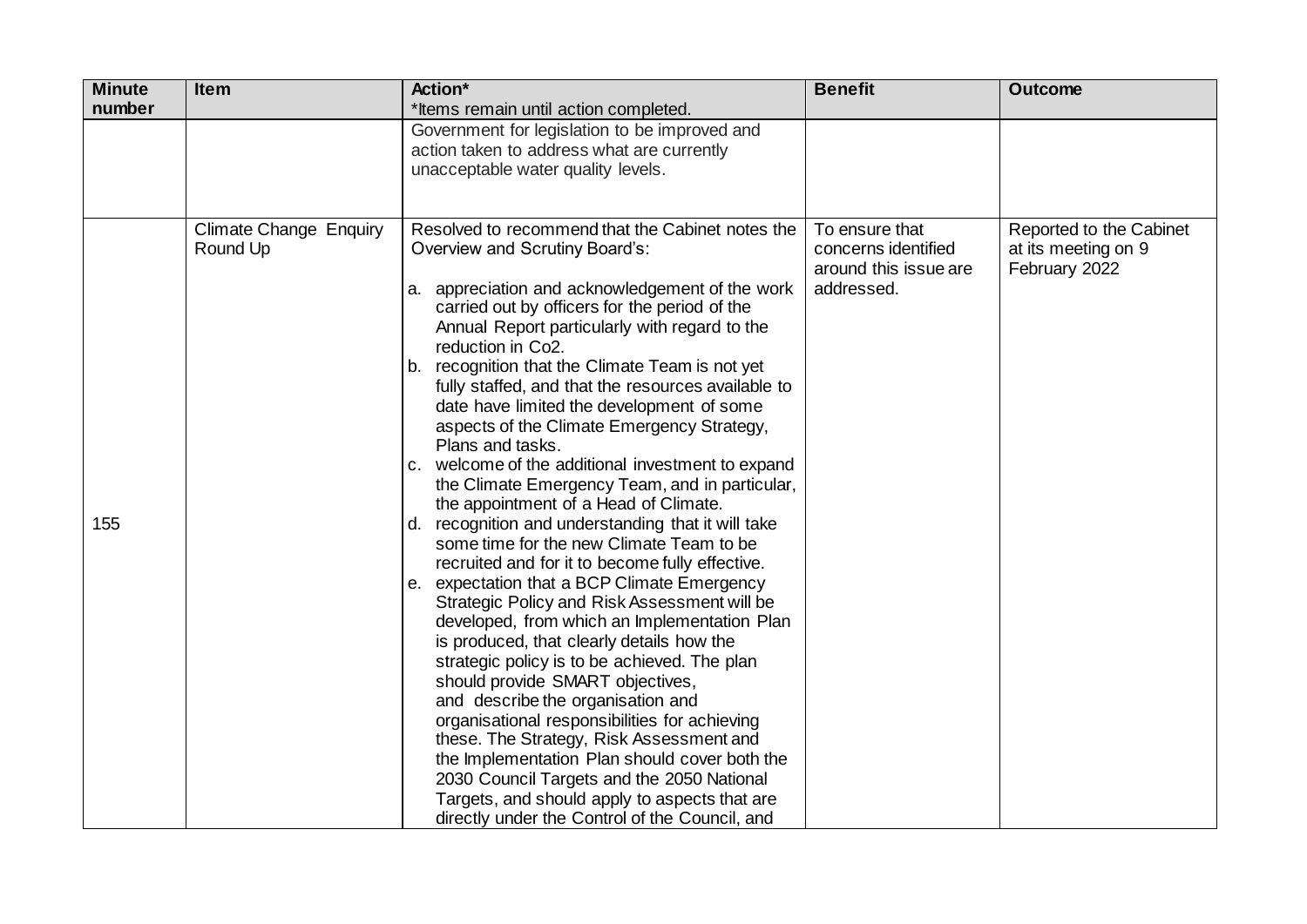| <b>Minute</b>                                               | <b>Item</b>                                                                                                       | Action*                                                                                                                                                                                                                                                                                                                                                                                                                                                                                                                                                                                                                                                                                                                                                                                                                                                                                                                                                                                                                                    | <b>Benefit</b>                                                                             | <b>Outcome</b> |
|-------------------------------------------------------------|-------------------------------------------------------------------------------------------------------------------|--------------------------------------------------------------------------------------------------------------------------------------------------------------------------------------------------------------------------------------------------------------------------------------------------------------------------------------------------------------------------------------------------------------------------------------------------------------------------------------------------------------------------------------------------------------------------------------------------------------------------------------------------------------------------------------------------------------------------------------------------------------------------------------------------------------------------------------------------------------------------------------------------------------------------------------------------------------------------------------------------------------------------------------------|--------------------------------------------------------------------------------------------|----------------|
| number                                                      |                                                                                                                   | *Items remain until action completed.                                                                                                                                                                                                                                                                                                                                                                                                                                                                                                                                                                                                                                                                                                                                                                                                                                                                                                                                                                                                      |                                                                                            |                |
|                                                             |                                                                                                                   | those within the greater BCP area where the<br>Council can lead, facilitate, and promote the<br>Climate Emergency, through its relationships<br>with organisations, businesses, industry, other<br>partnerships and local residents. It is also<br>requested that the Head of Climate start a<br>programme of member seminars and climate<br>literacy training for all staff.<br>f. expectation that Climate actions are supported<br>with local data where possible to ensure actions<br>are not skewed by the use of misleading<br>national data. Data should include an<br>assessment of emissions of Council employees<br>working from home and this should be included<br>within the Council's emissions footprint.<br>g. expectation that the existing Climate Action<br>Plan i.e., the task list, is further developed to<br>include all requirements of the Implementation<br>Plan.<br>h. intention to further consider the Council's<br>progress towards meeting its Climate<br>Emergency aims at a meeting in September<br>2022. |                                                                                            |                |
| Actions Arising from Board Meeting - 6.00pm 31 January 2022 |                                                                                                                   |                                                                                                                                                                                                                                                                                                                                                                                                                                                                                                                                                                                                                                                                                                                                                                                                                                                                                                                                                                                                                                            |                                                                                            |                |
| 160                                                         | <b>Scrutiny of Finance</b><br><b>Related Cabinet Reports</b><br>- Budget and Medium<br><b>Term Financial Plan</b> | The Board recommended to Cabinet that the<br>administration develops a Plan B in the event the<br>government cancels the FUCR regs or amends<br>them leaving a hole up to £54 million in the<br>2022/23 budget.<br><b>Actioned: Reported to Cabinet at its meeting</b>                                                                                                                                                                                                                                                                                                                                                                                                                                                                                                                                                                                                                                                                                                                                                                     | To enable O&S views<br>to be taken into<br>account by Cabinet<br>when making<br>decisions. |                |

**on 9 March**